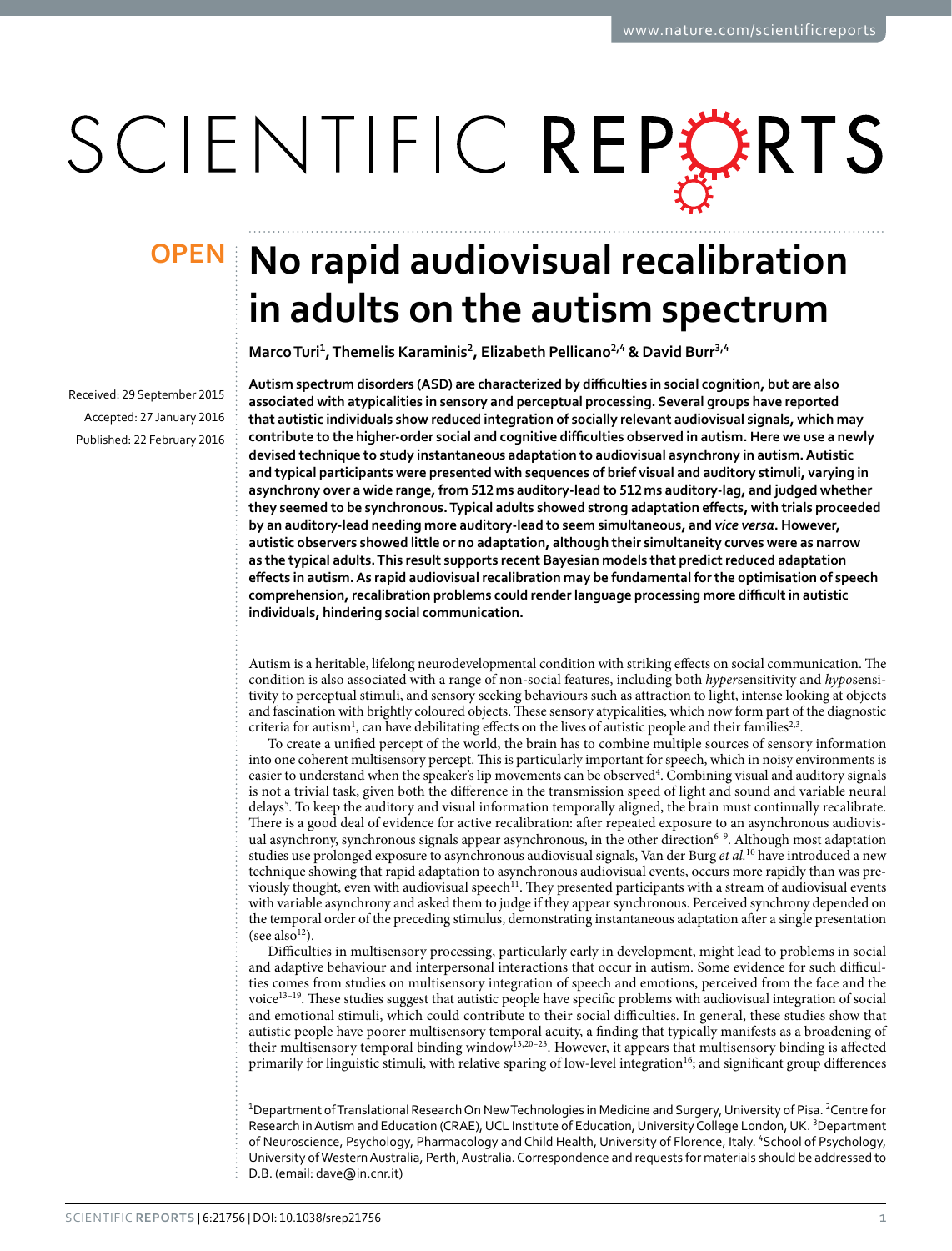

SOA ms on the current trial

<span id="page-1-0"></span>**Figure 1. Effect of previous trial on simultaneity judgments.** Proportion of trials judged to be simultaneous as a function of Stimulus Onset Asynchrony (SOA) for two representative participants, one typical adult (**a**), one autistic adult (**b**). Negative SOAs indicate the tone preceded the luminance onset, positive that the tone followed the luminance onset. The data were divided into those where audition leads in the previous trial (blue symbols) and those where it lags (red symbols), ignoring trials preceded by simultaneous audiovisual stimuli. Colour-coded curves are best-fitting Gaussian distributions, free to vary in mean (giving and estimate of PSS) and standard deviation (estimating simultaneity bandwidth).

in audiovisual ERPs occur in the time window when spoken words begin to be processed for meaning<sup>[17](#page-5-12)</sup>. Only one study has shown differences with simple, non-linguistic stimuli: autistic participants use audiovisual synchrony to a lesser extent to aid in "pop-out" visual search tasks<sup>24</sup>. Given the importance of multisensory interaction for communication, it is possible that atypical multisensory integration could underlie some of the perceptual and cognitive differences associated with autism.

We have recently proposed a Bayesian account of autism<sup>25</sup> to explain such differences, suggesting that it is not sensory processing itself that is disrupted in autism, but the interpretation of the sensory input. The Bayesian class of theories – including predictive coding and other generative models[26–28](#page-6-2) assume that perception is an optimized combination of external sensory data (the *likelihood*) and an internal model (the *prior*). We suggested that this process may be atypical in autism, in that the internal *priors* are under-weighted, less utilized than in typical individuals. Our theory has been followed by several others along similar lines<sup>29-33</sup>.

The suggestion of under-utilization of priors leads to several specific predictions. One strong prediction is that autistic individuals should show reduced adaptation aftereffects; and much data shows reduced adaptation in autism for high-level features, both social (e.g., faces<sup>34</sup>) and non-social (e.g., numerosity<sup>35</sup>). Adaptation helps to improve neuronal efficiency by dynamically tuning its responses to match the distribution of stimuli to make maximal use out of the limited working range of the system<sup>36–38</sup>. Failure to continuously adapt to the current environment should lead to inefficiencies, including the transmission of redundant information, which could have profound effects for how an individual might perceive and interpret incoming sensory information.

In this study we examine whether autism is also associated with reduced adaptation for multisensory stimuli. Specifically, we test whether adaptation to simple, non-linguistic audiovisual asynchrony is reduced in autistic people, using the robust and rapid technique of Van der Burg *et al.*[10.](#page-5-6) We find robust recalibration in typical adults, very similar to published results<sup>10</sup>, but our autistic participants showed no trial-wise recalibration.

#### **Results**

We measured dynamic adaptation to audiovisual stimuli in 16 autistic adults and 16 typical adults, asking them to judge whether a briefly flashed white ring appeared perceptually simultaneous with an auditory tone. The ring and tone were presented with variable asynchrony between  $\pm 512$  ms (see methods). For each participant, we separated the data into trials where the sound led in the *previous* trial (blue symbols, [Fig. 1](#page-1-0)), and those where it lagged (red symbols), ignoring trials preceded by zero delay. Proportion of trials judged simultaneous was plotted as a function of stimulus onset asynchrony (SOA), and fit by a gaussian free to vary in mean and standard deviation. [Figure 1](#page-1-0) shows the procedure for representative typical (a) and autistic (b) participants. The typical adult shows the adaptation effect, with the simultaneity judgments of the audio-lead trials (blue) being fit by a gaussian centred about 53ms more negative than the auditory-lag trials (red). That is, if preceded by an audio-lead stimulus, the audio in current stimulus had lead vision more than on the other trials to be perceived as simultaneous, implying a negative adaptation aftereffect. However, for the autistic adult, the curves were superimposed, with no measurable displacement.

[Figure 2](#page-2-0) shows the adaptation effect (difference between the means of the fitted gaussians for auditory-lead and auditory-lag) for each individual, plotted against their simultaneity bandwidths (standard deviation of gaussian fitted to all trials). While both groups have a similar range of simultaneity bandwidths (arrows indicate means;  $t_{(30)} = 0.21$  p = 0.83, two-tailed), only the typical adults show strong adaptation effects (see arrows on ordinate,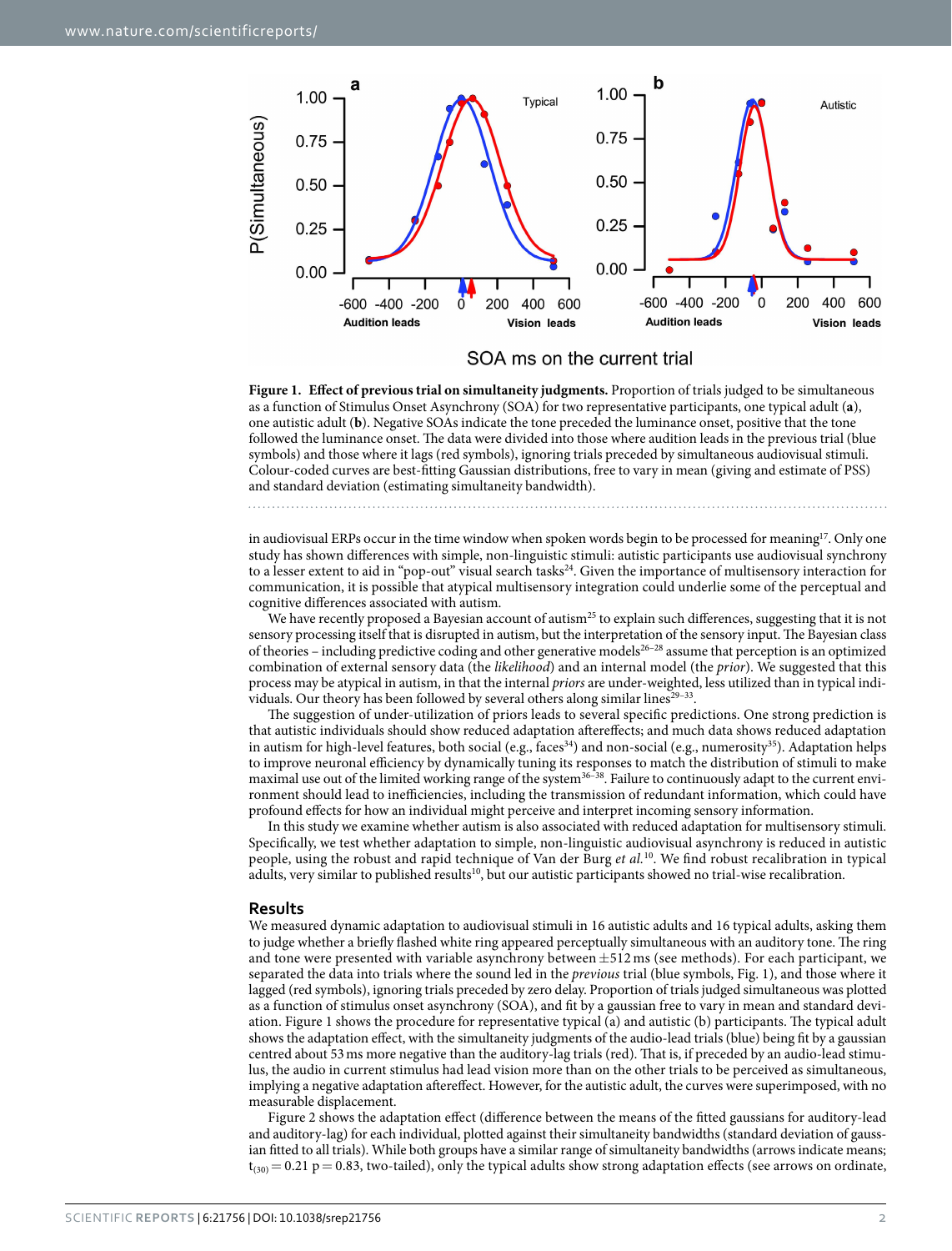

<span id="page-2-0"></span>

and bar graphs of [Fig. 2c](#page-2-0);  $t_{(30)} = 3.54$ , p = 0.001, two-tailed). When we remove the two autistic participants with especially high bandwidths (see [Fig. 2b](#page-2-0)), there are still no significant group differences in participants' bandwidths,  $t^{(28)} = 1.71$  p = 0.10, two-tailed).

As Van der Burg *et al.*[10](#page-5-6) observed, for the typical adults, there is a robust correlation between strength of adaptation and simultaneity bandwidth, with participants with broader simultaneity bandwidth showing greater adaptation effects ( $r = 0.74$ ,  $p < 0.001$ ). However, for the autistic adults, there was no measurable relationship  $(r= 0.29, p= 0.27).$ 

[Figure 2d](#page-2-0) shows the PPSs (points of subjective simultaneity) for typical and autistic participants, given by the means of gaussians fitted to all data from each participant. The mean for both groups is about −25ms, implying that the auditory stimulus had to lead by 25ms for the two to appear simultaneous. There is considerable spread in PSS within both groups, covering a similar range (see box and whisker plot), but no significant difference between the groups  $(t_{(30)} = 0.1, p = 0.92,$  two-tailed).

[Figure 3](#page-3-0) examines how PSS varies as function of the SOA on trial t−1 (again calculated separately for each participant, then averaged). For the typical group, there was a clear dependency on SOA,  $F(8,120) = 2.38 p = 0.02$ , but none for the autistic group,  $F(8,120) = 0.60$ ,  $p = 0.77$ . It is evident that the dependency on previous trials occurs principally when the previous trial had a very large lead or lag, at  $\pm$  512 ms.

[Figure 4](#page-3-1) plots the magnitude of the adaptation effect against SRS-2 scores. Considering all participants, the correlation was strong and significant ( $r = -0.56$ ,  $p = 0.001$ ). Interestingly, the correlation was also significant within the typical group ( $r = -0.53$ ,  $p = 0.04$ ), showing that reduced adaptation co-varies with autistic traits, even for individuals not diagnosed with autism. Within the autistic group, there was a non-significant trend  $(r=-0.40, p=0.12)$ . Given that the adaptation for all the autistic participants was close to zero, the lack of significance most likely reflects a floor effect.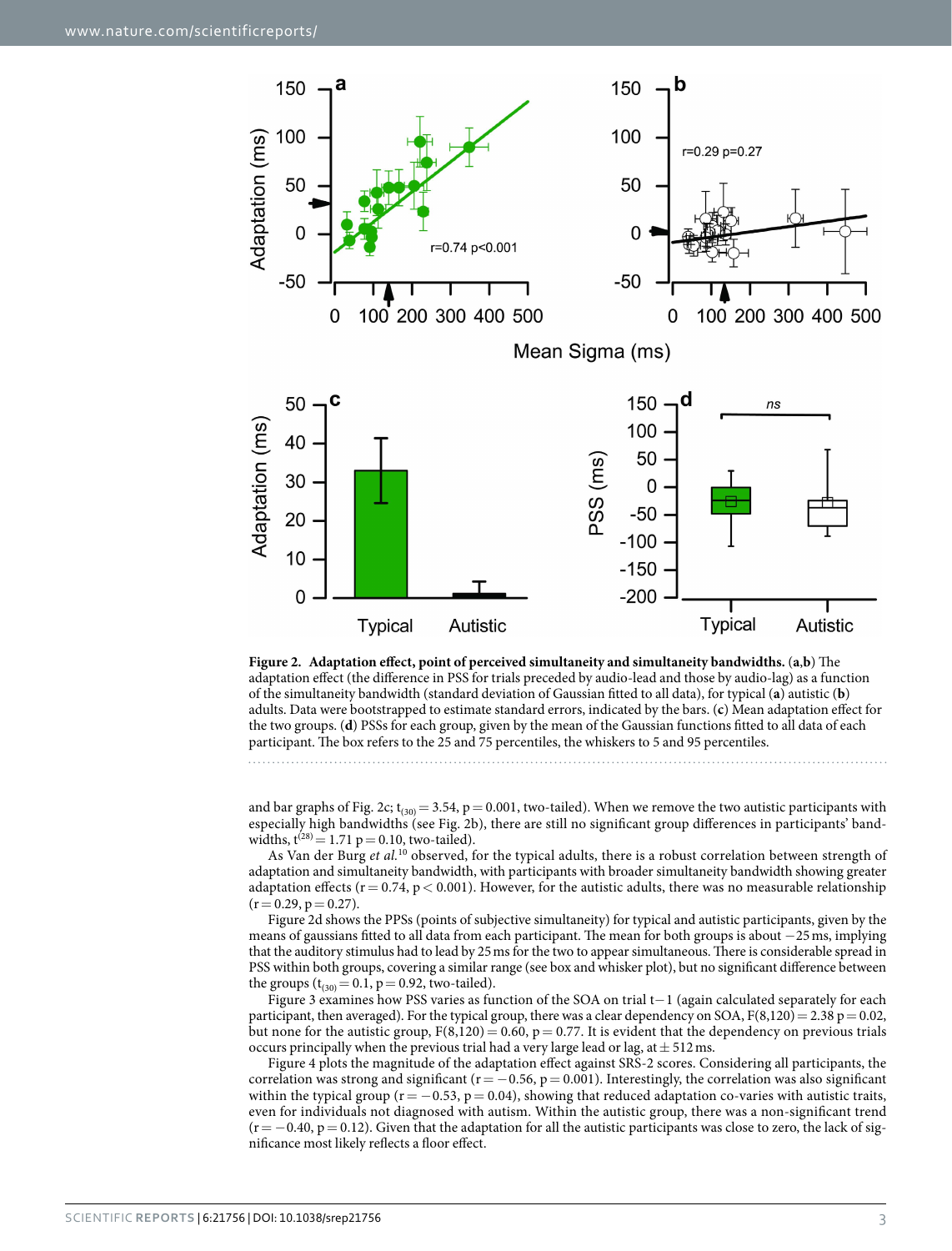

<span id="page-3-0"></span>**Figure 3. Effect of SOA of previous trial on point of subjective simultaneity.** Mean PSS (calculated separately for each participant, than averaged) as a function of SOA of the previous trial, for the typical group (**a**) and autistic group (**b**).



<span id="page-3-1"></span>**Figure 4. Relationship between adaptation and Social Responsiveness Scale.** Adaptation effect (the difference in PSS for trials preceded by audio-lead and those by audio-lag) as a function of Social Responsiveness Scale (SRS-2) score for all individuals (typical: green; autistic: black). The colour-coded broken lines show the correlations within each group, the continuous navy line the correlation between all participants. Full (blue dashed line) and partial correlation between recalibration effect and autistic traits measured by SRS-2 in the typical (green dashed line) and autistic (black dashed line) group.

#### **Discussion**

The results clearly show that autistic adults do not rapidly adapt to audiovisual synchrony, although matched typical adults showed robust adaptation. Furthermore, while the strength of adaptation in typical adults correlated strongly with the bandwidth of the perceived audiovisual synchrony window, there was no such correlation in the autistic group.

These results fit well with recent Bayesian models of autism<sup>[25](#page-6-1),[29](#page-6-3),[32](#page-6-7),[33](#page-6-8)</sup> that predict that individuals with autism should give less weighting to *prior* or *predictive* information and have reduced adaptation effects. While the mechanisms of adaptation may not be fully understood, adaptation is one of the clearest examples of transient neural plasticity, where the output of perceptual processes depend not only on the current stimuli, but on the immediate history. Many models link adaptation effects to Bayesian predictio[n39](#page-6-9)[,40](#page-6-10), suggesting that *priors* may serve as standards for self-calibration, which is the function of adaptation. Atypicalities in the prior in autistic individuals – either in its construction or use as a calibration standard – should impact on the magnitude of adaptation.

Previous research has demonstrated reduced adaptation in autism to faces<sup>34</sup> and to number<sup>35</sup>, but not to more basic properties such as motion and shape aftereffects<sup>[41](#page-6-11)[,42](#page-6-12)</sup>. Similarly, in audition, autistic participants show reduced "simple loudness adaptation", thought to be mediated by the central auditory system, but normal "induced loudness adaptation", thought to be mediated by the peripheral auditory system<sup>43</sup>. It seems that reduced adaptation for high-level attributes is a general property of autistic perception. Both face and number perception are complex but important perceptual processes, where adaptation is thought to serve an important recalibration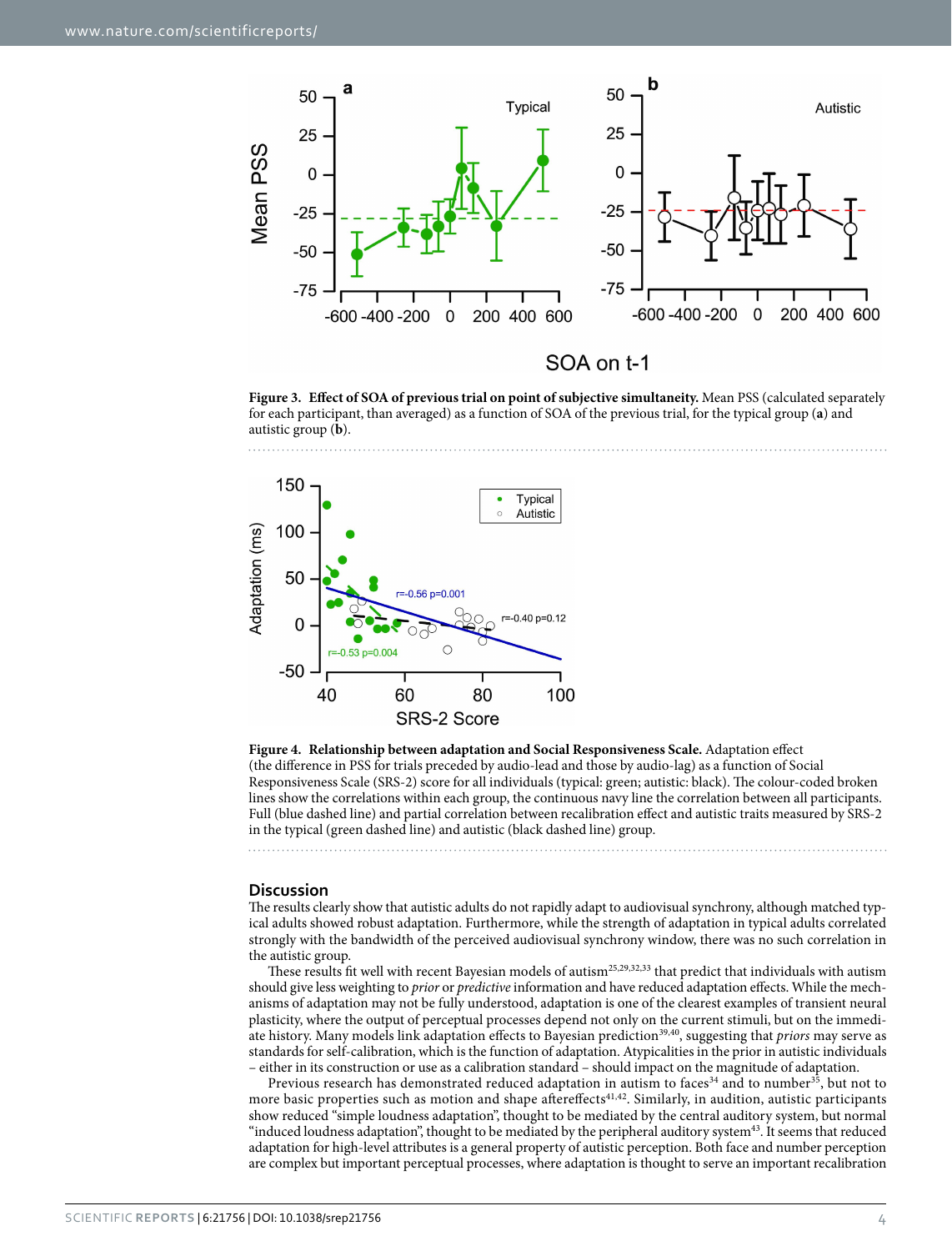function<sup>44[,45](#page-6-15)</sup>. Audiovisual synchrony must also involve higher-level processes, after the separate processing of auditory and visual signals.

There is considerable evidence that integration of audiovisual linguistic stimuli is atypical in autism<sup>13–19</sup> but the underlying neural mechanisms for the atypicalities are not understood. Observing lip movement helps speech understanding, but only if the two are synchronized<sup>4</sup>. Detecting audiovisual synchrony is therefore fundamental for integration of audiovisual linguistic stimuli. This is a complex task for the nervous system. As both signals are subject to variable delays, it is not sufficiently simply to judge which stimulus arrived first at a given neural station, but constant recalibration is necessary to deal with the variability in timing. There is much evidence for audiovisual recalibration in typical adults, both after lengthy presentations of asynchronous stimuli<sup>6-9</sup>, and even after a single, brief exposure<sup>10–12,46</sup>.

Here we show that autistic adults do not show the rapid adaptation effects that we reliably reproduce in typical adults. There was no measurable adaptation in our group of autistic participants, despite using the identical procedure to that used for the typical participants, and in previous studies<sup>10</sup>. Furthermore, there was strong correlation between adaptation strength and scores on the social responsiveness scale (SRS-2). This correlation was driven mainly by the typical adults, suggesting that an association between lack of rapid adaptation and autistic traits exists, even for individuals below the diagnosis threshold. The lack of correlation within the autism group probably results from saturation of the effect: adaptation was near zero for the entire group.

Importantly, besides the lack of rapid adaptation, there were no obvious differences between the two groups in the perceived synchrony tasks other than the absence of adaptation. The mean point of subjective synchrony was very similar for the two groups, both about −25ms (audio-lead), comparable spread of PSSs between individuals. The widths of the simultaneity window were also similar for the two groups, both the mean and the variability: the only difference was that in the group of autistic adults, the widths did not correlate with adaptation strength. All of this suggests that, despite differences in rapid adaptation, autistic people face no gross problems in perceiving synchrony of non-linguistic audiovisual signals. Our results are in line with studies reporting no significant differ-ence in the width of simultaneity window in autistic people using non-linguistic stimuli<sup>[13,](#page-5-9)[18](#page-5-13),[23](#page-5-14)</sup>. Perhaps they have other mechanisms involved in the conscious perception of audiovisual synchrony; or perhaps other calibration mechanisms are involved, operating over a longer timescale. It would be interesting to measure perceived synchrony under variable conditions, such as distance and luminance, both of which should affect neural synchrony. Interestingly, the only other evidence of autism-related differences in audiovisual integration with non-linguistic stimuli is the reduced audiovisual "pop-out" in visual search<sup>24</sup>, where temporal coincidence in sounds and visual targets makes them more detectable. Perhaps this task relies on rapid calibration mechanisms.

Although the lack of rapid recalibration seems to have no gross consequences to audiovisual synchrony judgements of simple, non-linguistic stimuli in autistic adults, it may have more subtle consequences, which could be important, for example, for speech perception. There are indications that this may be the case. While most studies have found no problems in audiovisual integration of simple stimuli<sup>[13](#page-5-9)[,18](#page-5-13)</sup>, there is both psychophysical and electro-physiological evidence that autism is associated with reduced audiovisual integration in speech perception<sup>[16](#page-5-11),[17](#page-5-12)</sup>. It may be that one aspect contributing to the reduced audiovisual speech integration and lip-reading abilities<sup>[19](#page-5-15)</sup> is the failure to keep audiovisual synchrony calibrated. As the integration of lip movements and speech is greatest when the inputs are synchronized, rapidly aligning temporally offset auditory and visual streams after brief asynchrony would be extremely beneficial. For example, rapid recalibration would ensure that an audiovisual speech stream received from a source at any distance could be rapidly realigned to maximize speech comprehension.

In the case of reduced adaptation in autism, as shown here, the efficiency that would be gained from processing multiple sensory signals as a single percept driven by recalibration would be lost, resulting in less efficient sensory processing overall. Further investigation is needed to better understand the neural substrates for this mechanism and their relationship with audiovisual integration in speech perception.

#### **Methods**

**Participants.** We tested 16 autistic adults and 16 typical adults (with no current or past medical or psychiatric diagnosis), matched for age (t<sub>(30)</sub> = 1.38 p = 0.17, two-tailed), gender and intellectual functioning (t<sub>(30)</sub> = −0.44 p= 0.65, two-tailed) (see [Table 1](#page-5-16)). All autistic adults had received a clinical diagnosis of autism or Asperger's disorder according to Diagnostic and Statistical Manual of Mental Disorders, Fourth Edition (DSM-IV) crite-ria<sup>[1](#page-5-0)</sup> from independent clinician, and also met criteria for an autism spectrum disorder (ASD) on the Autism Diagnostic Observation Schedule –  $2<sup>nd</sup>$  edition (ADOS-2)<sup>47</sup>. No participant had a medical or developmental disorder (other than ASD), nor was on medication, and all reported normal visual acuity and hearing. All participants completed the Social Responsiveness Scale –  $2<sup>nd</sup>$  Edition (SRS-2)<sup>[48](#page-6-18)</sup>, a quantitative measure of autistic traits. Participants were seen individually in a quiet room at the university. All procedures were approved by the regional ethics committee at the *Azienda Ospedaliero-Universitaria Meyer*. The participants gave their informed consent prior to their participation in accordance with the institutional approved guidelines.

**Stimuli and Procedure.** Stimuli were generated with the Psychophysics Toolbox<sup>49</sup> and presented at a viewing distance of 57 cm on a 23" LCD Acer monitor (resolution =  $1920 \times 1080$  pixels; refresh rate = 60 Hz; mean luminance = 60 cd/m<sup>2</sup>), run by Macintosh laptop. The visual stimulus was a white ring (radius 2.6°; width 0.4°), presented around a white fixation cross on a black background (60 cdm) for a duration of 50 ms. The auditory stimulus was a 500Hz tone of 50ms duration, presented via headphones (Sennheiser HD201). Each trial started with the white fixation cross on a black background for 1 s, followed by an audiovisual stimulus of variable delay, randomly  $0, \pm 64, \pm 128, \pm 256, \pm 512$  ms, where negative means the auditory stimulus was presented first. Participants did not judge temporal order; rather, they were instructed to judge (by corresponding key press) whether the sound and visual display appeared to be synchronous or not. Participants performed 40 trials for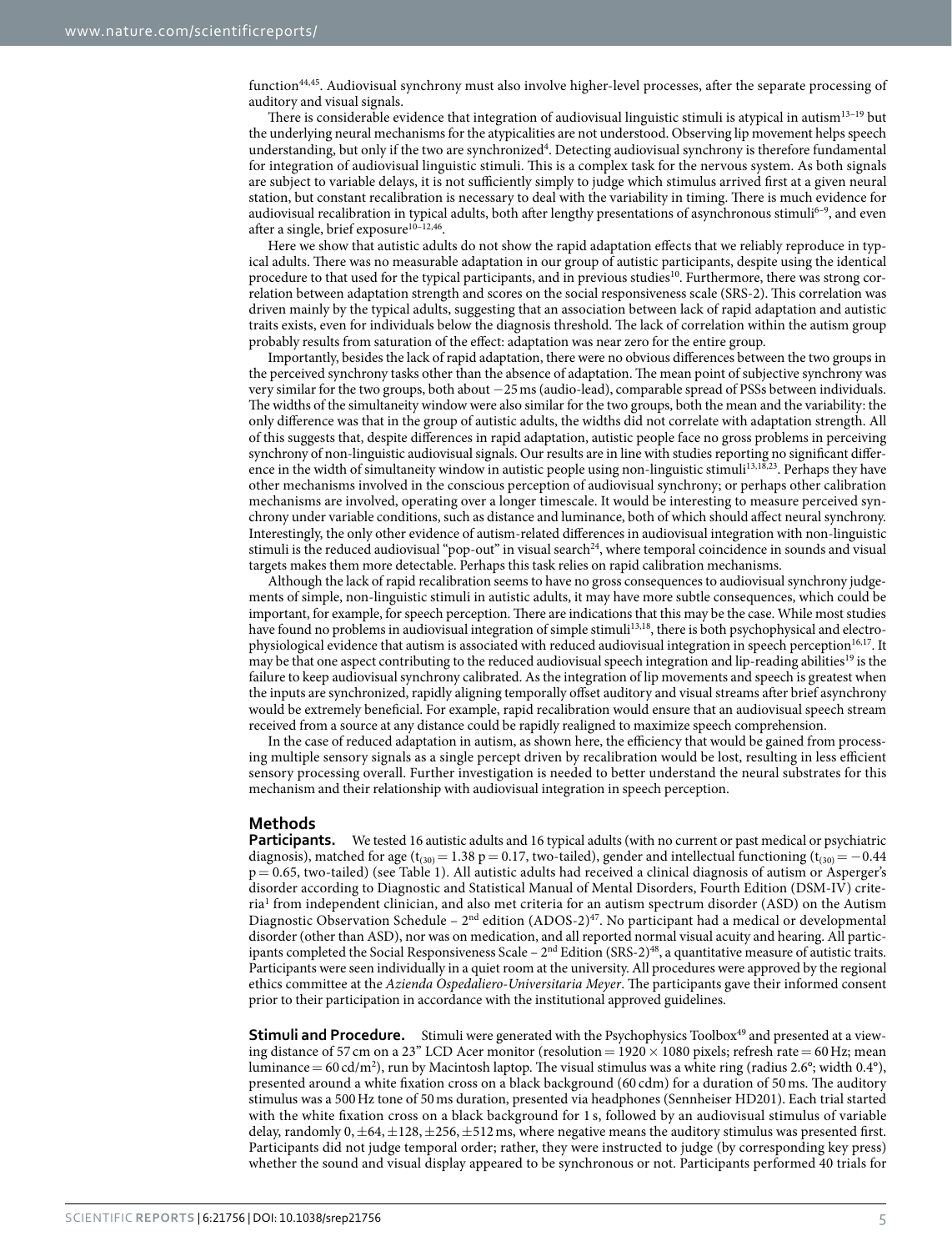<span id="page-5-16"></span>

|                            | <b>Autistic adults</b> | Neurotypical<br>adults |
|----------------------------|------------------------|------------------------|
| N                          | 16                     | 16                     |
| Gender (male: female)      | 12:4                   | 13:3                   |
| Age (years)                |                        |                        |
| Mean (SD)                  | 29.2(5.2)              | 27.1(2.83)             |
| Range                      | $17 - 34$              | $18 - 31$              |
| Full-Scale IQ <sup>a</sup> |                        |                        |
| Mean (SD)                  | 112.0 (10.32)          | 112.7 (11.44)          |
| Range                      | $89 - 129$             | $94 - 139$             |
| $ADOS-2b$                  |                        |                        |
| Mean (SD)                  | 8.56(2.03)             |                        |
| Range                      | $7 - 13$               |                        |
| $SRS-2c$                   |                        |                        |
| Mean (SD)                  | 69.37 (12.07)          | 47.31 (5.61)           |
| Range                      | $47 - 74$              | $40 - 58$              |

Table 1. Descriptive statistics for developmental variables for autistic and typical adults. <sup>a</sup>Full-Scale IQ was measured using the Wechsler Abbreviated Scales of Intelligence<sup>[50](#page-6-20)</sup>. **bADOS-2: Autism Diagnostic Observation** Schedule - 2nd Edition<sup>47</sup>; Higher scores reflect increased autistic symptomatology. 'Social Responsiveness Scale, Second Edition (SRS-2)<sup>48</sup>.

each temporal condition in four sessions, giving a total of 400 trials. Fixation was monitored by the experimenters (two were present for all testing sessions).

#### **References**

- <span id="page-5-0"></span>1. American Psychiatric Association Arlington, V. A. P. P. Diagnostic and statistical manual of mental disorders (5th ed.) (2013).
- <span id="page-5-1"></span>2. Bagby, M. S., Dickie, V. A. & Baranek, G. T. How Sensory Experiences of Children With and Without Autism Affect Family Occupations. *American Journal of Occupational Therapy* **66,** 78–86, doi: 10.5014/Ajot.2012.000604 (2012).
- <span id="page-5-2"></span>3. Williams, D. *Somebody somewhere: breaking free from the world of autism*. 1st edn, (Times Book, 1994).
- <span id="page-5-3"></span>4. Sumby, W. H. & Pollack, I. Visual Contribution to Speech Intelligibility in Noise. *The Journal of the Acoustical Society of America* **26,** 212–215, doi: http://dx.doi.org/10.1121/1.1907309 (1954).
- <span id="page-5-4"></span>5. King, A. J. & Palmer, A. R. Integration of visual and auditory information in bimodal neurones in the guinea-pig superior colliculus. *Exp Brain Res* **60,** 492–500 (1985).
- <span id="page-5-5"></span>6. Fujisaki, W., Shimojo, S., Kashino, M. & Nishida, S. Recalibration of audiovisual simultaneity. *Nat Neurosci* **7,** 773–778, doi: 10.1038/ nn1268 (2004).
- 7. Navarra, J., Hartcher-O'Brien, J., Piazza, E. & Spence, C. Adaptation to audiovisual asynchrony modulates the speeded detection of sound. *Proc Natl Acad Sci USA* **106,** 9169–9173, doi: 10.1073/pnas.0810486106 (2009).
- 8. Roseboom, W. & Arnold, D. H. Twice upon a time: multiple concurrent temporal recalibrations of audiovisual speech. *Psychol Sci* **22,** 872–877, doi: 10.1177/0956797611413293 (2011).
- 9. Vroomen, J., Keetels, M., de Gelder, B. & Bertelson, P. Recalibration of temporal order perception by exposure to audio-visual asynchrony. *Brain Res Cogn Brain Res* **22,** 32–35, doi: 10.1016/j.cogbrainres.2004.07.003 (2004).
- <span id="page-5-6"></span>10. Van der Burg, E., Alais, D. & Cass, J. Rapid recalibration to audiovisual asynchrony. *J Neurosci* **33,** 14633–14637, doi: 10.1523/ JNEUROSCI.1182-13.2013 (2013).
- <span id="page-5-7"></span>11. Van der Burg, E. & Goodbourn, P. T. Rapid, generalized adaptation to asynchronous audiovisual speech. *Proc Biol Sci* **282,** 20143083, doi: 10.1098/rspb.2014.3083 (2015).
- <span id="page-5-8"></span>12. Wozny, D. R. & Shams, L. Recalibration of auditory space following milliseconds of cross-modal discrepancy. *J Neurosci* **31,** 4607–4612, doi: 10.1523/JNEUROSCI.6079-10.2011 (2011).
- <span id="page-5-9"></span>13. Bebko, J. M., Weiss, J. A., Demark, J. L. & Gomez, P. Discrimination of temporal synchrony in intermodal events by children with autism and children with developmental disabilities without autism. *J Child Psychol Psychiatry* **47,** 88–98, doi: 10.1111/j.1469-7610.2005.01443.x (2006).
- 14. Charbonneau, G. *et al.* Multilevel alterations in the processing of audio–visual emotion expressions in autism spectrum disorders. *Neuropsychologia* **51,** 1002–1010, doi: http://dx.doi.org/10.1016/j.neuropsychologia.2013.02.009 (2013).
- 15. Gelder, B. d., Vroomen, J. & van der Heide, L. Face recognition and lip-reading in autism. *European Journal of Cognitive Psychology* **3,** 69–86, doi: 10.1080/09541449108406220 (1991).
- <span id="page-5-11"></span>16. Magnée, M. J. C. M., De Gelder, B., Van Engeland, H. & Kemner, C. Audiovisual speech integration in pervasive developmental disorder: evidence from event-related potentials. *Journal of Child Psychology and Psychiatry* **49,** 995–1000, doi: 10.1111/j.1469-7610.2008.01902.x (2008).
- <span id="page-5-12"></span>17. Megnin, O. *et al.* Audiovisual speech integration in autism spectrum disorders: ERP evidence for atypicalities in lexical-semantic processing. *Autism Res* **5,** 39–48, doi: 10.1002/aur.231 (2012).
- <span id="page-5-13"></span>18. Mongillo, E. A. *et al.* Audiovisual processing in children with and without autism spectrum disorders. *J Autism Dev Disord* **38,** 1349–1358, doi: 10.1007/s10803-007-0521-y (2008).
- <span id="page-5-15"></span>19. Smith, E. G. & Bennetto, L. Audiovisual speech integration and lipreading in autism. *Journal of Child Psychology and Psychiatry* **48,** 813–821, doi: 10.1111/j.1469-7610.2007.01766.x (2007).
- <span id="page-5-10"></span>20. de Boer-Schellekens, L., Eussen, M. & Vroomen, J. Diminished sensitivity of audiovisual temporal order in autism spectrum disorder. *Frontiers in Integrative Neuroscience* **7,** 8, doi: 10.3389/fnint.2013.00008 (2013).
- 21. Foss-Feig, J. H. *et al.* An extended multisensory temporal binding window in autism spectrum disorders. *Exp Brain Res* **203,** 381–389, doi: 10.1007/s00221-010-2240-4 (2010).
- 22. Kwakye, L. D., Foss-Feig, J. H., Cascio, C. J., Stone, W. L. & Wallace, M. T. Altered auditory and multisensory temporal processing in autism spectrum disorders. *Front Integr Neurosci* **4,** 129, doi: 10.3389/fnint.2010.00129 (2011).
- <span id="page-5-14"></span>23. Stevenson, R. A. *et al.* Multisensory temporal integration in autism spectrum disorders. *J Neurosci* **34,** 691–697, doi: 10.1523/ JNEUROSCI.3615-13.2014 (2014).